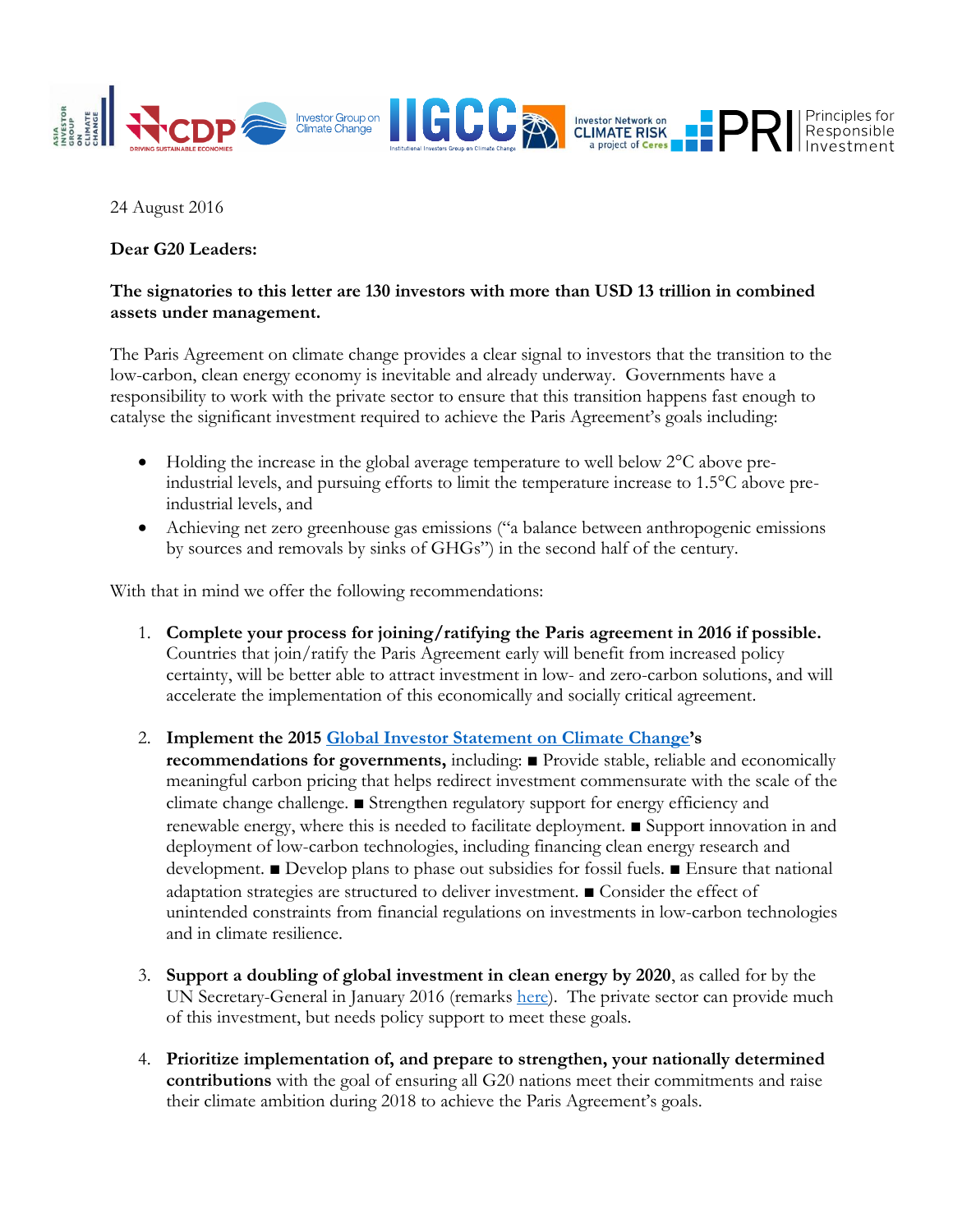- **5. Prioritize rulemaking by national financial regulators to require disclosure of material climate risks.** We believe financial regulators should regularly evaluate the quality of corporate climate disclosures, as part of a process of integrating climate-related financial reporting into national policy frameworks. Improving the quality of climate-related financial disclosure, and aligning it between different jurisdictions to the extent possible, is necessary to provide decision-useful information to investors, policy-makers, and the wider community. Our organizations have been engaging with the Financial Stability Board's Task Force on Climate-related Financial Disclosure (TCFD), with several of our members represented on the task force. We applaud the G20 and the FSB on its commitment to improving disclosure of material climate risks, and encourage G20 nations to consider the TCFD's forthcoming recommendations in December 2016, as inputs towards any rulemaking.
- 6. **Welcome the work of the G20 green finance study group**, which aims to enhance the contribution of institutional investors to the greening of mainstream financial flows. We believe that the green finance study group's conclusions should be presented at the G20 Leaders' Summit in 2016, and we request that the green finance agenda be taken forward by future G20 presidencies.

Thank you for your consideration of these recommendations. If you have questions or would like to schedule a time to discuss our recommendations, please contact a staff member at one of the organizations that co-sponsored this letter: CDP (James Hulse at james.hulse@cdp.net), Ceres Investor Network on Climate Risk (Mindy Lubber at lubber@ceres.org), Institutional Investors Group on Climate Change (Stephanie Pfeifer at spfeifer@iigcc.org), Investor Group on Climate Change (Emma Herd at emma.herd@igcc.org.au), or Principles for Responsible Investment (Sagarika Chatterjee at sagarika.chatterjee@unpri.org).

With kind regards,

ACTIAM Aegon NV Alberta Investment Management Corporation (AIMCo) Amundi AMP Capital AP1 First Swedish National Pension Fund AP2 Second Swedish National Pension Fund AP3 Third Swedish National Pension Fund AP4 Fourth Swedish National Pension Fund AP7 Seventh Swedish National Pension Fund Archbishops' Council Armstrong Asset Management ATP Australian Ethical Investment AustralianSuper Aviva Investors AXA AXA IM Baldwin Brothers Inc. Bank J. Safra Sarasin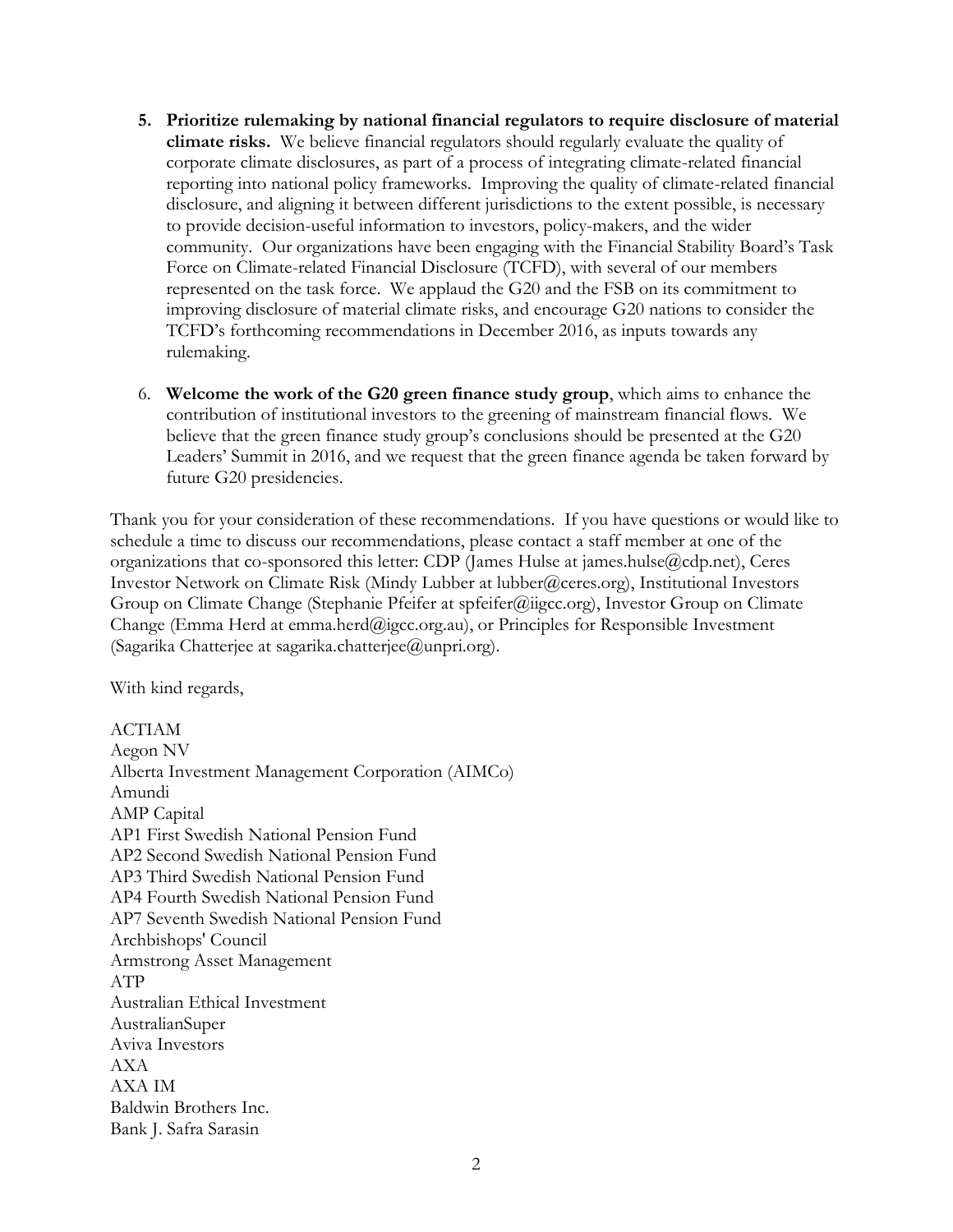Bayerische Versorgungskammer Bedfordshire Pension Fund BMO Global Asset Management BNP Paribas Investment Partners Brawn Capital Brown University Sustainable Investment Fund BT Pension Scheme California Public Employees' Retirement System (CalPERS) California State Teachers' Retirement System (CalSTRS) Cathay Financial Holding Co., Ltd. Catholic Super CBRE Global Investors Cbus Super CCLA Central Finance Board of the Methodist Church Christian Brothers Investment Services Christian Super Christopher Reynolds Foundation Church Commissioners for England Church of England Pensions Board Church of Sweden Connecticut Retirement Plans and Trust Funds Dana Investment Advisors Danske Bank Asset Management Danske Civil- og Akademiingeniørers Pensionskasse Deutsche Asset Management Dragon Capital EdenTree Investment Management Ltd. Encourage Capital Environment Agency Pension Fund Epworth Investment Management Ltd ERAFP ESSSuper ETF Partners Eureka Funds Management First Affirmative Financial Network Friends Fiduciary Corporation Friends Provident Charitable Foundation FRR - Fonds de Réserve pour les Retraites Greater Manchester Pension Fund Henderson Global Investors Hermes Investment Management HESTA HSBC Global Asset Management IFM Investors Impax Asset Management Inflection Point Capital Management Insight Investment Jesuits in Britain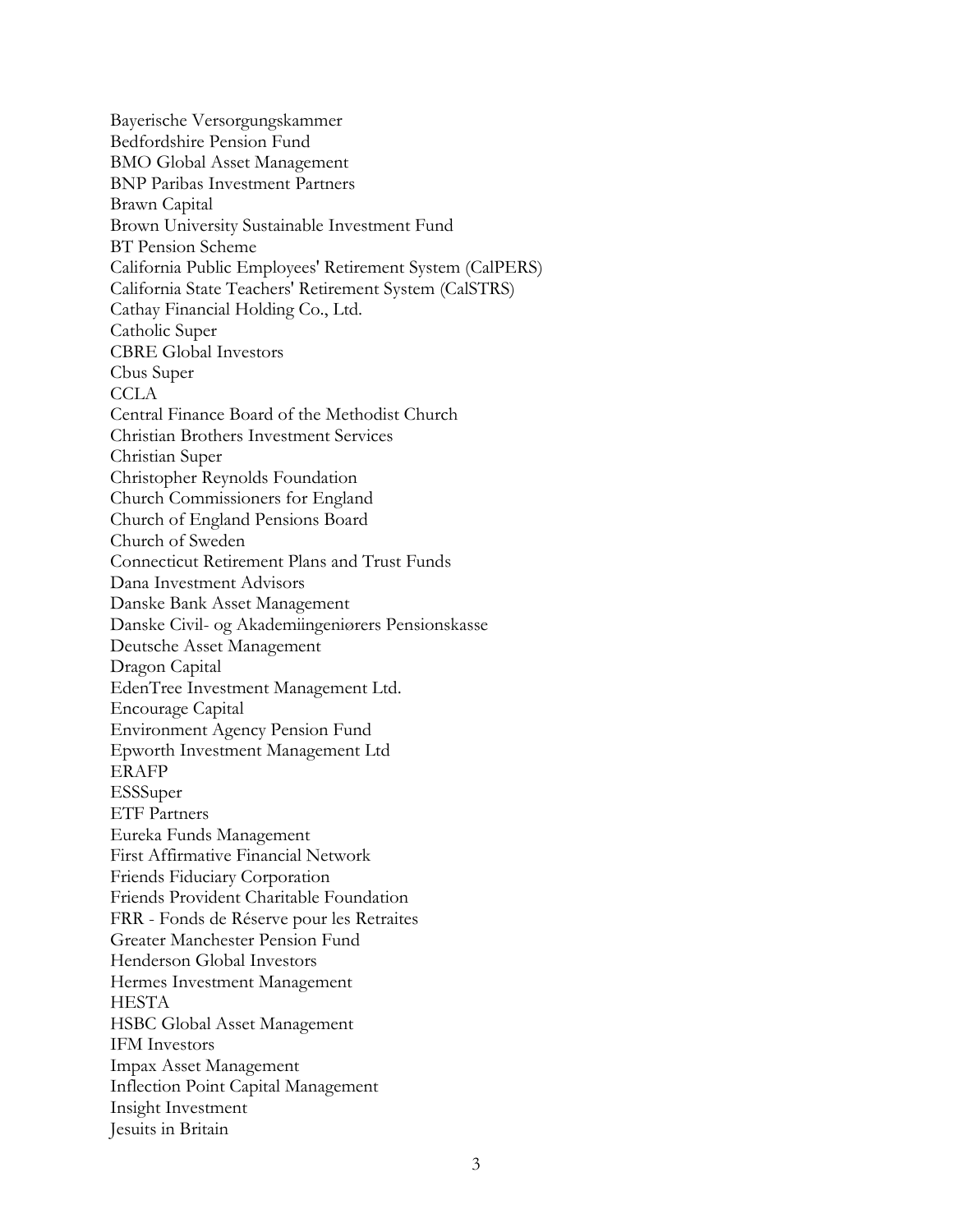Juristernes og Økonomernes Pensionskasse Kempen Capital Management L&G Investment Management Local Government Super London Pensions Fund Authority Mercer Merseyside Pension Fund Miller/Howard Investments, Inc. Mirova MN Nanuk Asset Management Pty Ltd Natixis Asset Management NEI Investments New York City Comptroller New York State Common Retirement Fund New Zealand Superannuation Fund NextEnergy Capital Nordea Wealth Management North East Scotland Pension Fund OFI Ohman Old Mutual Global Investors OPTrust Oregon State Treasurer OTTP Pax World Management LLC PensionDanmark PGGM PKA Plater Trust Railpen Investments Rathbone Greenbank Investments Representative Body of the Church of Ireland Reynders, McVeigh Capital Management Robeco Russell Investments Sisters of St. Dominic of Caldwell, New Jersey Sonen Capital South Yorkshire Pensions Authority Stafford Sustainable Capital Statewide Super Tellus Mater Foundation Temporis Capital LLP The Barrow Cadbury Trust The Joseph Rowntree Charitable Trust The Pensions Trust The Sustainability Group at Loring, Wolcott and Coolidge The United Reformed Church Trillium Asset Management